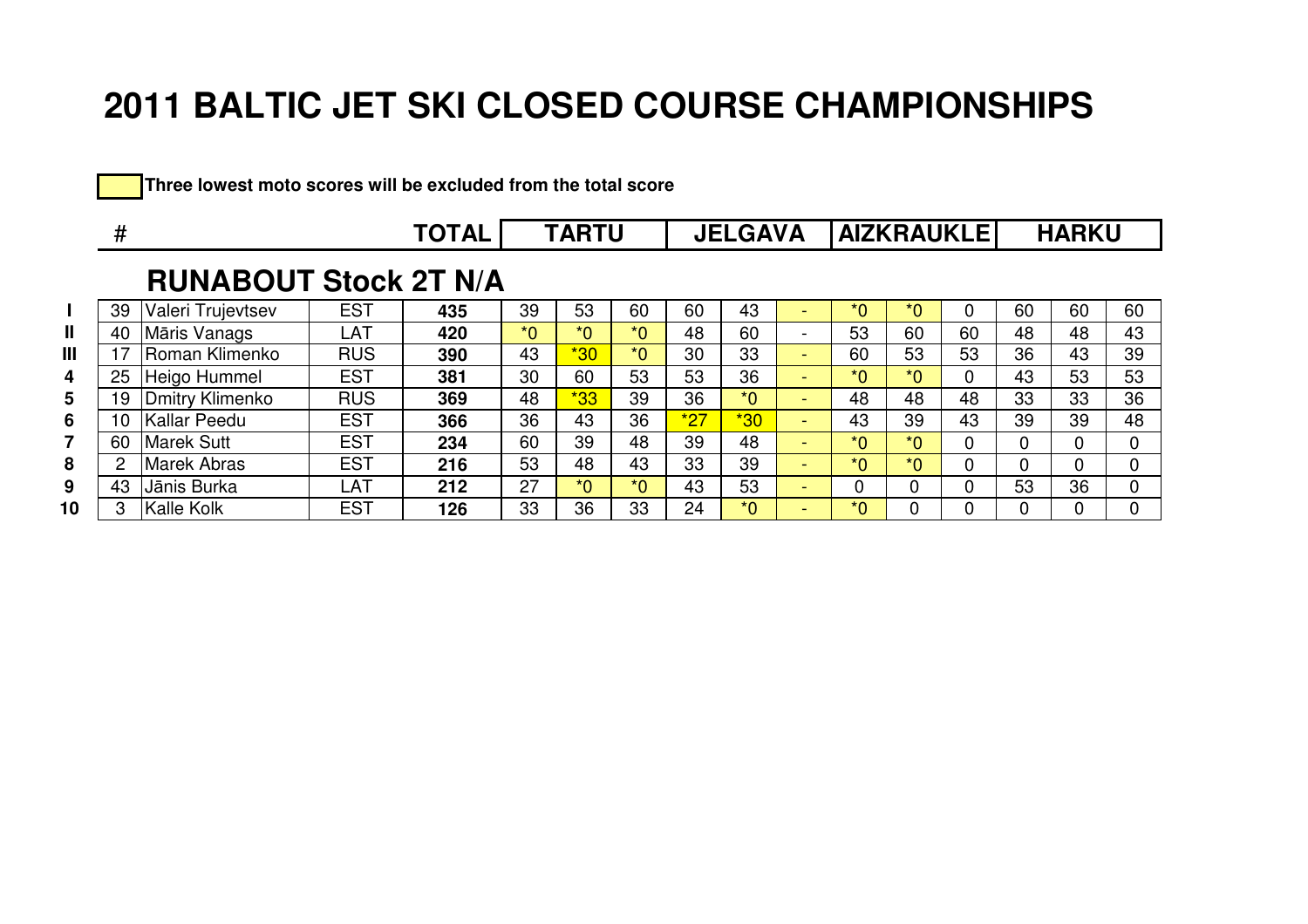**Three lowest moto scores will be excluded from the total score**

|              | #   |                        |            | <b>TOTAL</b><br><b>TARTU</b> |                  |         |         |                | <b>JELGAVA</b> |                |    |    | <b>AIZKRAUKLE</b> | <b>HARKU</b> |              |                |
|--------------|-----|------------------------|------------|------------------------------|------------------|---------|---------|----------------|----------------|----------------|----|----|-------------------|--------------|--------------|----------------|
|              |     | <b>RUNABOUT GP</b>     |            |                              |                  |         |         |                |                |                |    |    |                   |              |              |                |
| $\mathbf{I}$ |     | Tomas Gurkšnys         | LIT        | 425                          | 48               | 43      | 60      | 53             | 53             | ۰              | 60 | 60 | 48                | 0            | 0            | 0              |
| $\mathbf{I}$ | 23  | Margo Lohmus           | <b>EST</b> | 423                          | 43               | 48      | $*36$   | 48             | 48             | ۰              | 53 | 48 | 43                | 53           | $*36$        | 39             |
| III          | 88  | Sammy Pajalin          | <b>FIN</b> | 317                          | 60               | 60      | 53      | $*_{0}$        | $*0$           | ۰              | 0  | 0  | 0                 | 24           | 60           | 60             |
| 4            | 47  | <b>Uldis Dzalbs</b>    | LAT        | 299                          | $*_{0}$          | $*_{0}$ | $*_{0}$ | 20             | 30             | -              | 48 | 43 | 53                | 39           | 33           | 33             |
| 5            |     | Margus Keskula         | <b>EST</b> | 259                          | 36               | 36      | 43      | $*_{0}$        | $*_{0}$        | $\sim$         | 0  | 0  | $\Omega$          | 48           | 48           | 48             |
| 6            | 182 | Henri Vaino            | <b>FIN</b> | 254                          | 39               | 39      | 48      | $*0$           | $*0$           | ÷              | 0  | 0  | 0                 | 36           | 39           | 53             |
| 7            |     | <b>Anton Pankratov</b> | <b>EST</b> | 213                          | 33               | $*_{0}$ | $*_{0}$ | 60             | 60             | $\sim$         | 0  | 0  | 0                 | 60           | 0            | $\overline{0}$ |
| 8            | 49  | Olav Kivi              | <b>EST</b> | 186                          | $*_{0}$          | $*0$    | $*_{0}$ | $\overline{0}$ | $\mathbf 0$    | ÷,             | 43 | 53 | 60                | 30           | 0            | $\mathbf 0$    |
| 9            | 22  | Teet Alasoo            | <b>EST</b> | 174                          | $*$ <sup>0</sup> | $*_{0}$ | $*_{0}$ | 36             | 39             | ٠              | 0  | 0  | $\Omega$          | 33           | 30           | 36             |
| 10           | 15  | Oleg Mikheev           | <b>RUS</b> | 161                          | $*$ <sup>0</sup> | $*0$    | $*_{0}$ | 22             | 22             | $\overline{a}$ | 39 | 39 | 39                | 0            | $\Omega$     | $\mathbf 0$    |
| 11           | 15  | Erki Laiakask          | <b>EST</b> | 139                          |                  |         |         |                |                |                |    |    |                   | 43           | 53           | 43             |
| 12           | 35  | <b>Maksim Sharikov</b> | <b>RUS</b> | 108                          | $*_{0}$          | $*0$    | $*_{0}$ | $\overline{0}$ | $\mathbf 0$    | $\blacksquare$ | 36 | 36 | 36                | 0            | 0            | $\mathbf 0$    |
| 13           | 82  | Pēteris Kitins         | LAT        | 102                          | 27               | $*0$    | $*_{0}$ | 39             | 36             | ÷              | 0  | 0  | 0                 | 0            | 0            | $\mathbf 0$    |
| 14           | 77  | Nikolay Gorzhibovsk    | <b>RUS</b> | 94                           | $*0$             | $*0$    | $*_{0}$ | 24             | 43             | ÷.             | 0  | 0  | 0                 | 27           | $\Omega$     | $\overline{0}$ |
| 15           | 34  | <b>Vytautas Butkus</b> | LIT        | 66                           | $*_{0}$          | $*_{0}$ | $*_{0}$ | 33             | 33             | Ξ.             | 0  | 0  | 0                 | 0            | 0            | $\overline{0}$ |
|              | 69  | Mikolai Seraikin       | <b>BLR</b> | 63                           | $*_{0}$          | $*0$    | $*_{0}$ | 43             | 20             | ÷,             | 0  | 0  | 0                 | 0            | $\Omega$     | $\mathbf 0$    |
|              | 70  | <b>Dmitry Lichnov</b>  | <b>RUS</b> | 54                           | $*$ <sup>0</sup> | $*0$    | $*_{0}$ | 27             | 27             | ÷,             | 0  | 0  | $\overline{0}$    | 0            | $\mathbf{0}$ | $\overline{0}$ |
| 16           | 2   | Kall Kirt              | <b>EST</b> | 54                           | $*0$             | $*0$    | $*0$    | 30             | 24             | ۰              | 0  | 0  | $\overline{0}$    | 0            | 0            | $\mathbf 0$    |
| 17           | 10  | Roman Klimenko         | <b>RUS</b> | 43                           |                  |         |         |                |                |                |    |    |                   | 0            | 43           | $\mathbf 0$    |
| 18           | 73  | Sigitas Norvaišas      | LIT        | 30                           | 30               | $*0$    | $*_{0}$ | $*_{0}$        | $\overline{0}$ |                | 0  | 0  | 0                 | 0            | 0            | $\overline{0}$ |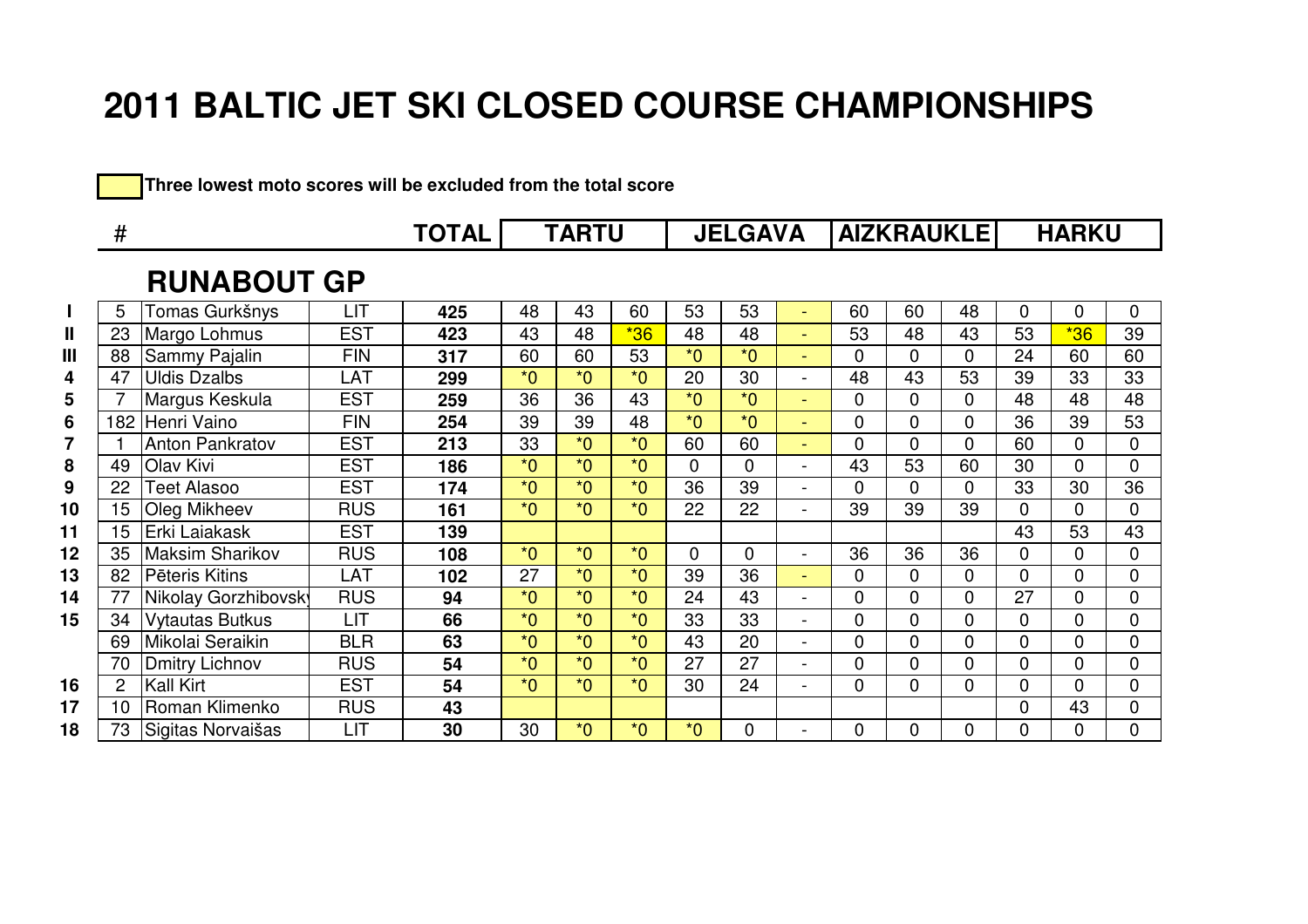#### Three lowest moto scores will be excluded from the total score

|                | #   |                           |            | <b>TOTAL</b> |       | <b>TARTU</b>    |                  | <b>JELGAVA</b>   |                  |                                 | <b>AIZKRAUKLE</b> |                  |                | <b>HARKU</b> |                |                |
|----------------|-----|---------------------------|------------|--------------|-------|-----------------|------------------|------------------|------------------|---------------------------------|-------------------|------------------|----------------|--------------|----------------|----------------|
|                |     | <b>SKI Ladies Limited</b> |            |              |       |                 |                  |                  |                  |                                 |                   |                  |                |              |                |                |
|                | 9   | Elina Kaarneem            | <b>EST</b> | 540          | 60    | 60              | $*53$            | $*53$            | 60               | 60                              | 60                | 60               | 60             | 60           | 60             | $*48$          |
| $\mathbf{I}$   | 59  | <b>Krista Uzare</b>       | LAT        | 491          | $*53$ | $*53$           | 60               | 60               | 53               | 53                              | 53                | 53               | 53             | $*48$        | 53             | 53             |
| $\mathbf{III}$ | 26  | Dana Igala                | LAT        | 432          | 48    | 48              | 48               | 48               | 48               | 48                              | 48                | 48               | 48             | 0            | $\mathbf{0}$   | $\overline{0}$ |
|                | 35  | Yana Tatarunis            | <b>RUS</b> | 161          |       |                 |                  |                  |                  |                                 |                   |                  |                | 53           | 48             | 60             |
| 4              | 328 | Sirle Veimann             | <b>EST</b> | 129          | 43    | 43              | 43               | $\overline{0^*}$ | $\overline{0^*}$ | $\overline{\ }$ $\overline{\ }$ | 0                 | $\overline{0}$   | 0              | 0            | 0              | $\mathbf 0$    |
|                |     | <b>SKI Stock</b>          |            |              |       |                 |                  |                  |                  |                                 |                   |                  |                |              |                |                |
|                | 55  | Jānis Uzars               | LAT        | 528          | 60    | 60              | 60               | $*_{0}$          | $*_{0}$          |                                 | 60                | 60               | 60             | 60           | 48             | 60             |
| $\mathbf{I}$   | 67  | <b>Artūrs Brencis</b>     | LAT        | 421          | $*0$  | $*_{0}$         | $*_{0}$          | 53               | 60               | $\overline{\phantom{a}}$        | 53                | 53               | 53             | 53           | 53             | 43             |
| $\mathbf{III}$ | 555 | Jarno Koger               | <b>EST</b> | 414          | 53    | 48              | 53               | 60               | 53               |                                 | $*_{0}$           | $*0$             | $\overline{0}$ | 48           | 60             | 39             |
| 4              | 9   | Elina Kaarneem            | <b>EST</b> | 412          | 48    | 43              | $*43$            | 48               | 48               | ÷                               | 43                | 43               | 48             | 43           | $*39$          | 48             |
| 5              | 8   | <b>Mattias Manni</b>      | <b>EST</b> | 265          | 43    | 39              | 48               | $*0$             | $*_{0}$          | ÷.                              | 0                 | $\mathbf 0$      | $\mathbf 0$    | 39           | 43             | 53             |
| 6              | 300 | <b>Anatoly Voischev</b>   | <b>RUS</b> | 225          | $*0$  | $*0$            | $*0$             | 43               | 43               |                                 | 48                | 48               | 43             | $\mathbf{0}$ | $\Omega$       | $\mathbf 0$    |
| 7              | 328 | <b>Ott Reinaas</b>        | <b>EST</b> | 198          | 36    | 27              | 30               | $*0$             | $*_{0}$          | ÷                               | $\mathbf{0}$      | $\Omega$         | $\Omega$       | 36           | 33             | 36             |
| 8              | 7   | <b>Toomas Antons</b>      | <b>EST</b> | 171          | $*0$  | $*_{0}$         | $*0$             | 36               | 36               | $\overline{\phantom{a}}$        | 0                 | $\mathbf 0$      | 0              | 30           | 36             | 33             |
| 9              | 77  | Zigmārs Skoliņš           | LAT        | 150          | 24    | $\overline{24}$ | 24               | 39               | 39               |                                 | $\overline{0}^*$  | $\overline{0}^*$ | $\overline{0}$ | 0            | $\mathbf{0}$   | $\mathbf 0$    |
| 10             | 111 | Lauri Eespaev             | <b>EST</b> | 108          | 33    | 36              | 39               | $*0$             | $*_{0}$          | u,                              | $\Omega$          | $\Omega$         | $\Omega$       | $\Omega$     | $\Omega$       | $\overline{0}$ |
| 11             | 25  | Mikko Wikman              | <b>FIN</b> | 108          | 39    | 33              | 36               | $*0$             | $*0$             | ÷                               | 0                 | $\overline{0}$   | 0              | 0            | $\Omega$       | $\mathbf 0$    |
| 12             | 80  | <b>Girts Timrots</b>      | LAT        | 93           | 30    | 30              | 33               | $*0$             | $\overline{0^*}$ |                                 | $\overline{0}$    | $\overline{0}$   | 0              | 0            | $\mathbf{0}$   | $\mathbf 0$    |
| 13             | 200 | Kaspar Hang               | <b>EST</b> | 87           |       |                 |                  |                  |                  |                                 |                   |                  |                | 27           | 30             | 30             |
| 14             | 53  | Henri Remma               | <b>EST</b> | 80           | 27    | 53              | $*$ <sup>0</sup> | $*0$             | $*$ <sup>0</sup> | $\overline{\phantom{a}}$        | $\mathbf{0}$      | $\Omega$         | $\Omega$       | 0            | $\Omega$       | 0              |
|                | 20  | <b>Edgars Kuzmickis</b>   | LAT        | 33           | $*0$  | $*0$            | $*0$             | $\mathbf{0}$     | 33               |                                 | 0                 | $\overline{0}$   | 0              | 0            | $\overline{0}$ | $\overline{0}$ |
|                | 99  | Kert Rabavõitra           | <b>EST</b> | 33           |       |                 |                  |                  |                  |                                 |                   |                  |                | 33           | 0              | $\mathbf 0$    |
| 15             | 2   | Pēteris Igals             | LAT        | 22           | 22    | $*_{0}$         | $*$ <sup>0</sup> | $*_{0}$          | $\Omega$         |                                 | $\mathbf{0}$      | $\Omega$         | $\Omega$       | 0            | $\Omega$       | $\overline{0}$ |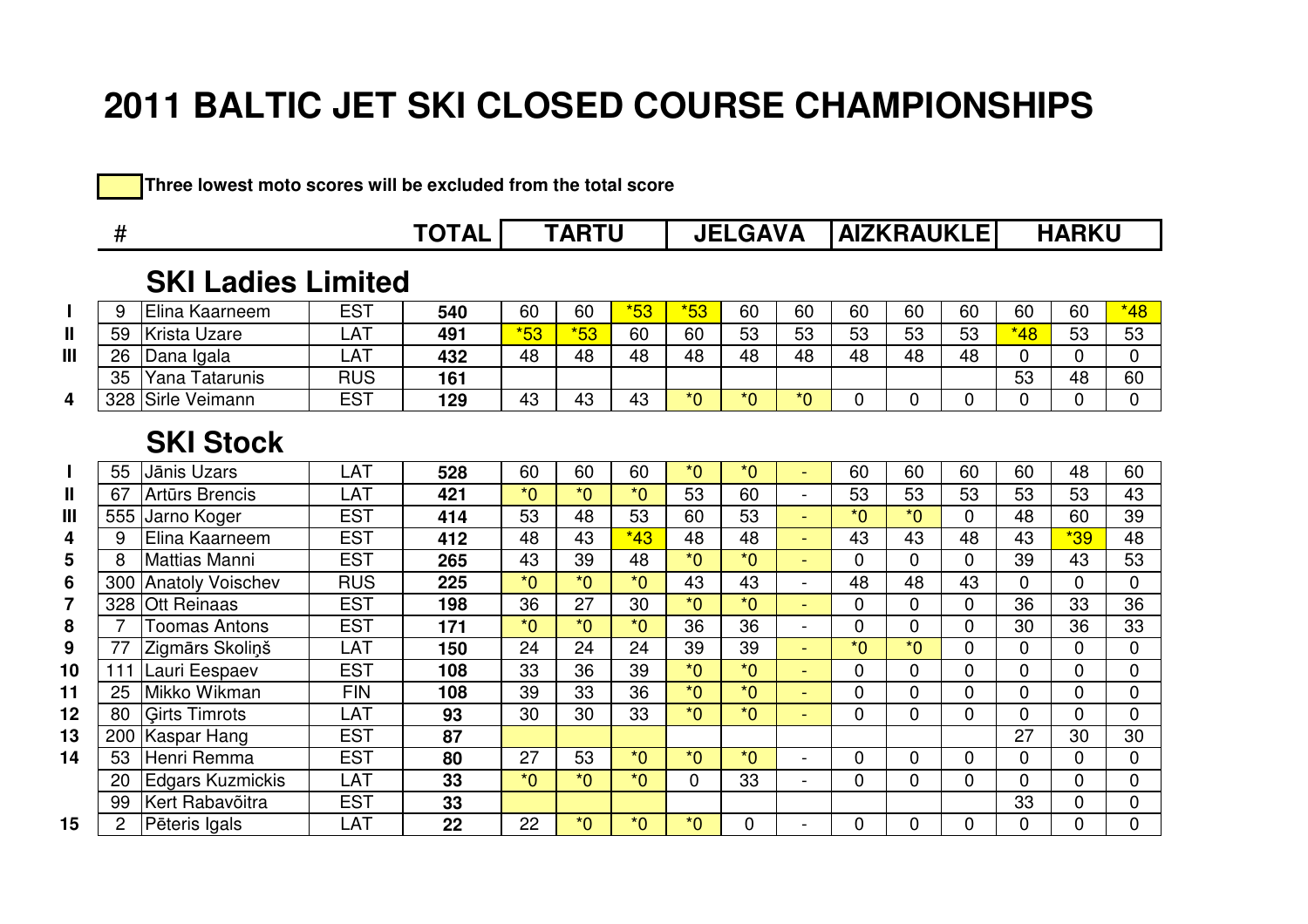|  |  |  |  |  |  | Three lowest moto scores will be excluded from the total score |  |  |  |  |
|--|--|--|--|--|--|----------------------------------------------------------------|--|--|--|--|
|--|--|--|--|--|--|----------------------------------------------------------------|--|--|--|--|

|                | #   |                           | <b>TOTAL</b> | <b>TARTU</b> |                |                  |      | <b>JELGAVA</b>   |                  |                |         | <b>AIZKRAUKLEI</b> | <b>HARKU</b>   |                |              |                |
|----------------|-----|---------------------------|--------------|--------------|----------------|------------------|------|------------------|------------------|----------------|---------|--------------------|----------------|----------------|--------------|----------------|
|                |     | SKI Junior 8 - 12         |              |              |                |                  |      |                  |                  |                |         |                    |                |                |              |                |
|                | 12  | Kārlis Žūriņš             | LAT          | 519          | $*0$           | $*0$             | $*0$ | 60               | 60               | 60             | 60      | 60                 | 60             | 53             | 53           | 53             |
| $\mathbf{I}$   | 3   | Marten Manni              | <b>EST</b>   | 519          | 60             | 60               | 60   | 53               | 53               | 53             | $*_{0}$ | $*_{0}$            | $*0$           | 60             | 60           | 60             |
| $\mathbf{III}$ | 23  | Manuela Lohmus            | <b>EST</b>   | 427          | 53             | 53               | 53   | $*43$            | $*43$            | 48             | 43      | 43                 | 43             | $*39$          | 43           | 48             |
| 4              | 11  | Grēta Zalcmane            | LAT          | 293          | $*0$           | $*0$             | $*0$ | 48               | 48               | 43             | 53      | 53                 | 48             | 0              | 0            | 0              |
|                | 46  | Dāniels Pozņaks           | LAT          | 218          | $\overline{0}$ | $\overline{0^*}$ | $*0$ | 0                | 0                | $\overline{0}$ | 48      | 48                 | 53             | 36             | 33           | 0              |
|                | 21  | Ivan Kapkov               | <b>RUS</b>   | 124          |                |                  |      |                  |                  |                |         |                    |                | 33             | 48           | 43             |
|                | 33  | Nikolay Arkhipov          | <b>RUS</b>   | 121          |                |                  |      |                  |                  |                |         |                    |                | 43             | 39           | 39             |
| 5              | 35  | David Sarkisyan           | <b>RUS</b>   | 81           |                |                  |      |                  |                  |                |         |                    |                | 48             | 33           |                |
|                |     | <b>SKI GP</b>             |              |              |                |                  |      |                  |                  |                |         |                    |                |                |              |                |
|                | 55  | Jānis Uzars               | LAT          | 488          | 43             | 53               | 53   | $*0$             | $\overline{0^*}$ | ÷              | 60      | 53                 | 53             | 60             | 53           | 60             |
| $\mathbf{I}$   | 5   | Liene Allere              | LAT          | 361          | 24             | 36               | 39   | 48               | 53               |                | 53      | 48                 | 60             | $\mathbf{0}$   | $\Omega$     | 0              |
| $\mathbf{III}$ | 91  | Andres Lauri              | <b>EST</b>   | 327          | 36             | 39               | 27   | 43               | 48               |                | $*0$    | $*_{0}$            | $\overline{0}$ | 43             | 48           | 43             |
| 4              | 600 | Hendrik Pindmaa           | <b>EST</b>   | 321          | 30             | 27               | 30   | 60               | 60               | ÷              | $*0$    | $*$ <sup>0</sup>   | $\mathbf{0}$   | 39             | 36           | 39             |
| 5              |     | Sergey Zhirov             | <b>RUS</b>   | 288          | $*0$           | $*0$             | $*0$ | 0                | $\Omega$         | $\blacksquare$ | 48      | 60                 | 48             | 36             | 60           | 36             |
| 6              | 59  | <b>Henn Linth</b>         | <b>EST</b>   | 163          | 60             | 60               | 43   | $\overline{0^*}$ | $*0$             | ٠              | 0       | $\overline{0}$     | $\overline{0}$ | $\mathbf 0$    | 0            | $\mathbf 0$    |
| 7              | 16  | <b>Sten-Anders Lauri</b>  | <b>EST</b>   | 154          | 30             | 24               | 22   | 39               | 39               | ÷              | $*0$    | $*$ <sup>0</sup>   | $\Omega$       | $\Omega$       | $\Omega$     | $\mathbf 0$    |
| 8              | 4   | Arles Hendrikson          | <b>EST</b>   | 152          | 27             | 22               | 24   | 36               | 43               | $\sim$         | $*_{0}$ | $*0$               | $\mathbf{0}$   | 0              | $\Omega$     | $\overline{0}$ |
| 9              | 11  | Marten Kaldvee            | <b>EST</b>   | 146          | 53             | 33               | 60   | $\overline{0^*}$ | $\overline{0^*}$ |                | 0       | $\Omega$           | $\overline{0}$ | $\overline{0}$ | $\mathbf{0}$ | $\mathbf 0$    |
| 10             | 46  | Pavel Marchenko           | <b>RUS</b>   | 144          |                |                  |      |                  |                  |                |         |                    |                | 53             | 43           | 48             |
| 11             | 34  | <b>Vladislav Prisekin</b> | <b>RUS</b>   | 137          |                |                  |      |                  |                  |                |         |                    |                | 48             | 36           | 53             |
| 12             | 3   | Karl - Kristjan Kingi     | <b>EST</b>   | 135          | 39             | 48               | 48   | $*0$             | $*_{0}$          | ÷              | 0       | $\Omega$           | $\Omega$       | $\overline{0}$ | $\mathbf{0}$ | 0              |
|                | 48  | Lari Montonen             | <b>FIN</b>   | 127          | 48             | 43               | 36   | $*0$             | $*_{0}$          | $\sim$         | 0       | $\mathbf 0$        | $\mathbf 0$    | 0              | 0            | 0              |
|                | 66  | <b>Andres Kalmer</b>      | <b>EST</b>   | 89           | $*0$           | $*_{0}$          | $*0$ | 53               | 36               |                | 0       | $\Omega$           | 0              | $\Omega$       | $\Omega$     | $\Omega$       |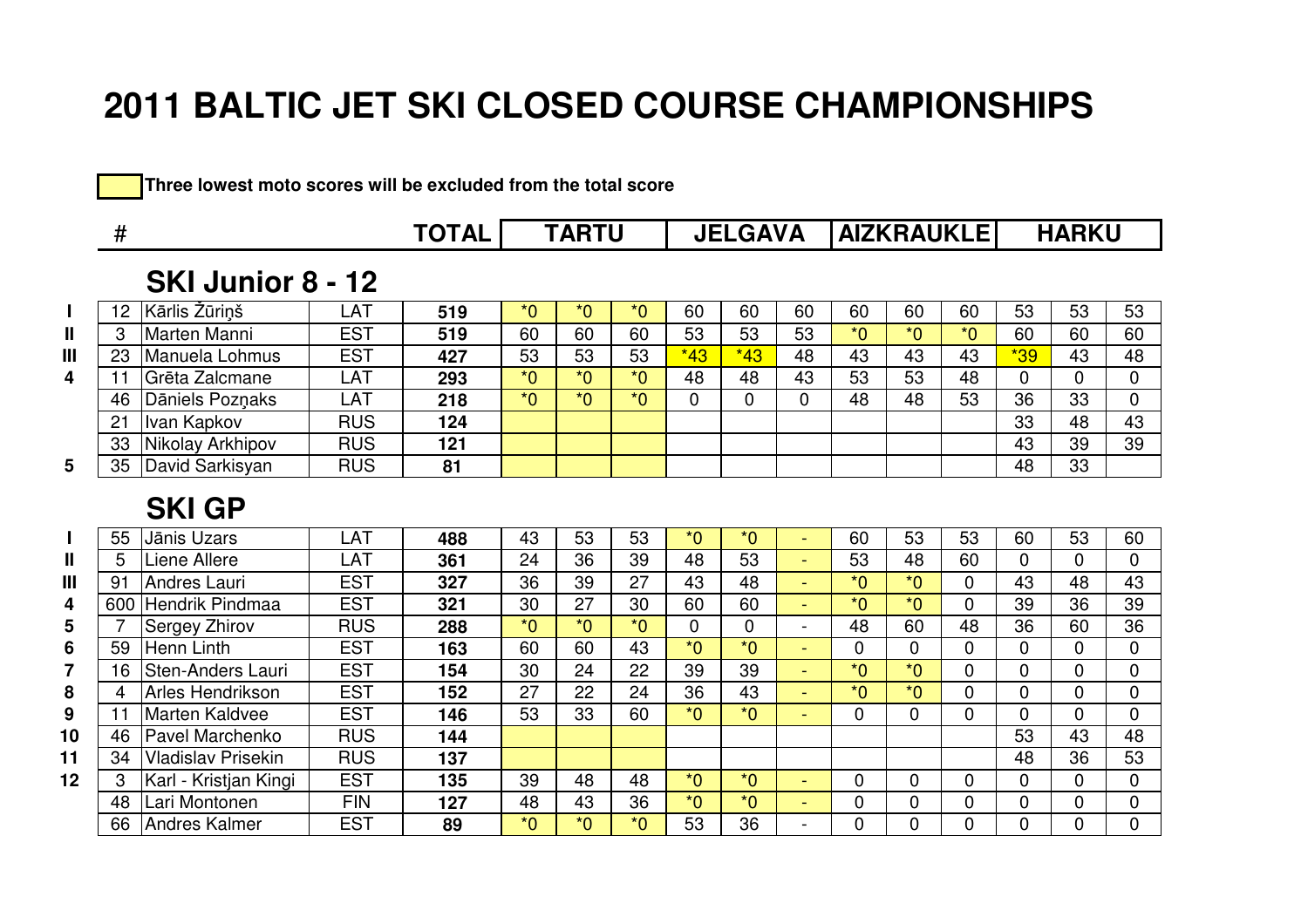|    |  | Three lowest moto scores will be excluded from the total score |            |              |    |              |    |            |                |  |                     |              |  |
|----|--|----------------------------------------------------------------|------------|--------------|----|--------------|----|------------|----------------|--|---------------------|--------------|--|
|    |  |                                                                |            | <b>TOTAL</b> |    | <b>TARTU</b> |    |            | <b>JELGAVA</b> |  | <b>LAIZKRAUKLEL</b> | <b>HARKU</b> |  |
| 13 |  | Kristian Tapola                                                | <b>FIN</b> | 85           | 22 | 30           | 33 | $*$ $\cap$ | $*_{0}$        |  |                     |              |  |